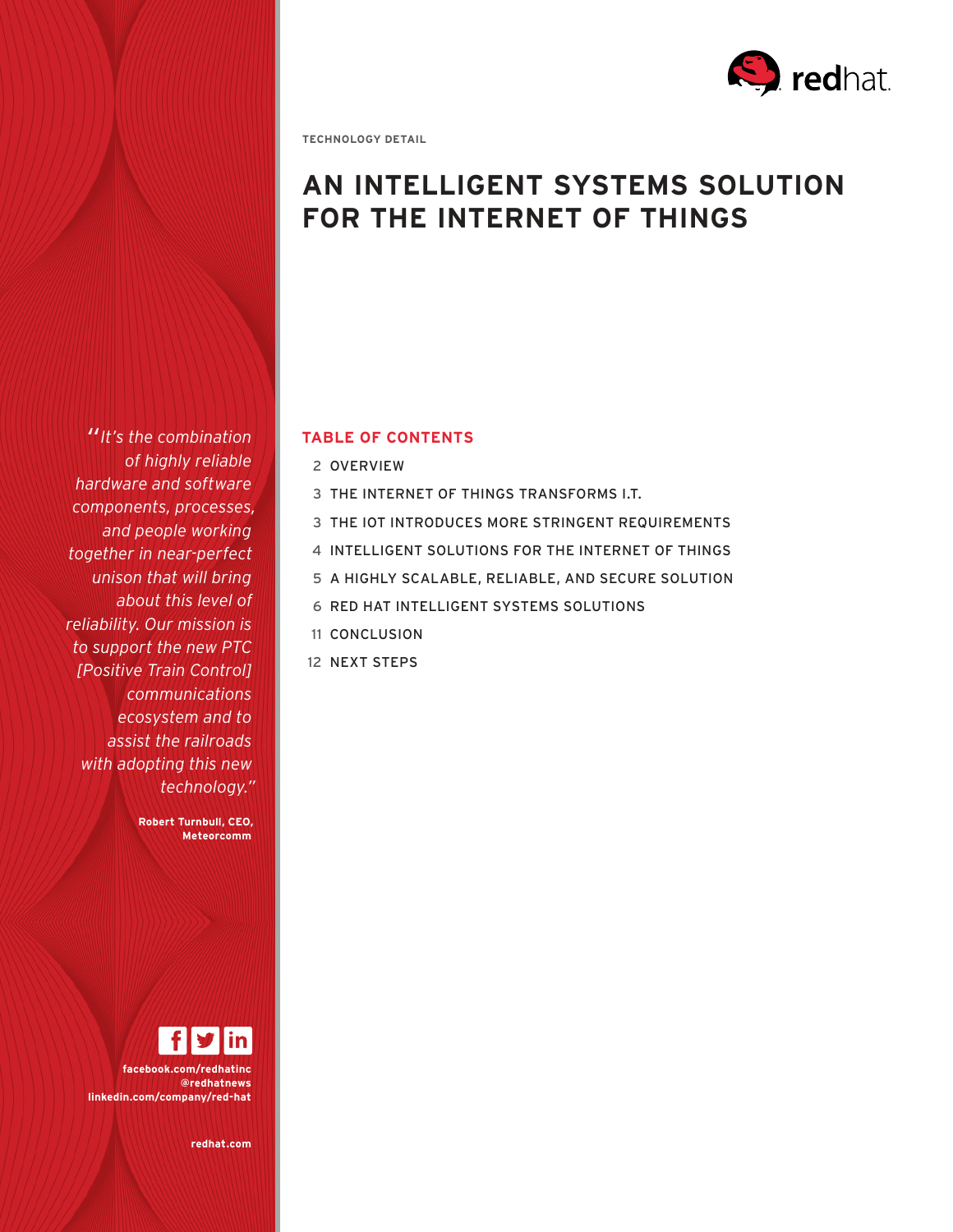

### **OVERVIEW**

The Internet of Things (IoT) is fundamentally reshaping business and technological requirements within the business landscape. Innovative solutions that intelligently monitor and control remote sensors and devices are revolutionizing enterprise computing. These next-generation intelligent systems are collecting, analyzing, and enabling organizations to act upon massive volumes of raw business data generated by vast numbers of endpoints, to improve business intelligence and automate business processes. Your network and system architects will need to reorganize your IT infrastructure to accommodate and support the Internet of Things. And they will need to enhance IT architectures to efficiently gather, process, and exchange IoT data in a highly scalable, secure, and reliable manner.

This paper highlights key IoT design issues and technical challenges and explains how Red Hat®'s intelligent systems solutions can help you address the stringent scalability, reliability, and security requirements of the Internet of Things. Red Hat's distributed architectural framework and standards-based solutions can help you transform big data generated by the IoT into meaningful and actionable information that increases productivity and delivers business results.

### **THE INTERNET OF THINGS TRANSFORMS I.T.**

The Internet of Things is giving rise to a new era of networked computing where business applications intelligently monitor and control remote sensors, mobile devices, and smart machines and where devices such as actuators, valves and switches are connected and communicating.

The resulting data can automate processes, eliminate inefficiencies, and accelerate business innovation. IoT-driven intelligent systems are actually a "system of systems" deployed in cloud, data center, and field environments. By gathering and analyzing massive amounts of data, this wave of increasingly intelligent systems will help you make more accurate and well-informed decisions. And by intelligently controlling remote devices, next-generation applications will help you improve automation and optimize business processes.

The IoT is transforming virtually every industry: energy, healthcare, transportation, retail, hospitality, manufacturing, and financial services. Applications that will be re-invented through access to IoT data resources include:

- Smart building technology including automated lighting, temperature, energy, and industrial control systems.
- Optimized inventory, logistics, and supply chain management solutions.
- Intelligent manufacturing systems.
- Fleet tracking and delivery optimization solutions.
- Targeted shopping, customer care, and advertising applications.
- Smart transportation, security, environmental, and utility systems.
- Intelligent patient monitoring and management solutions.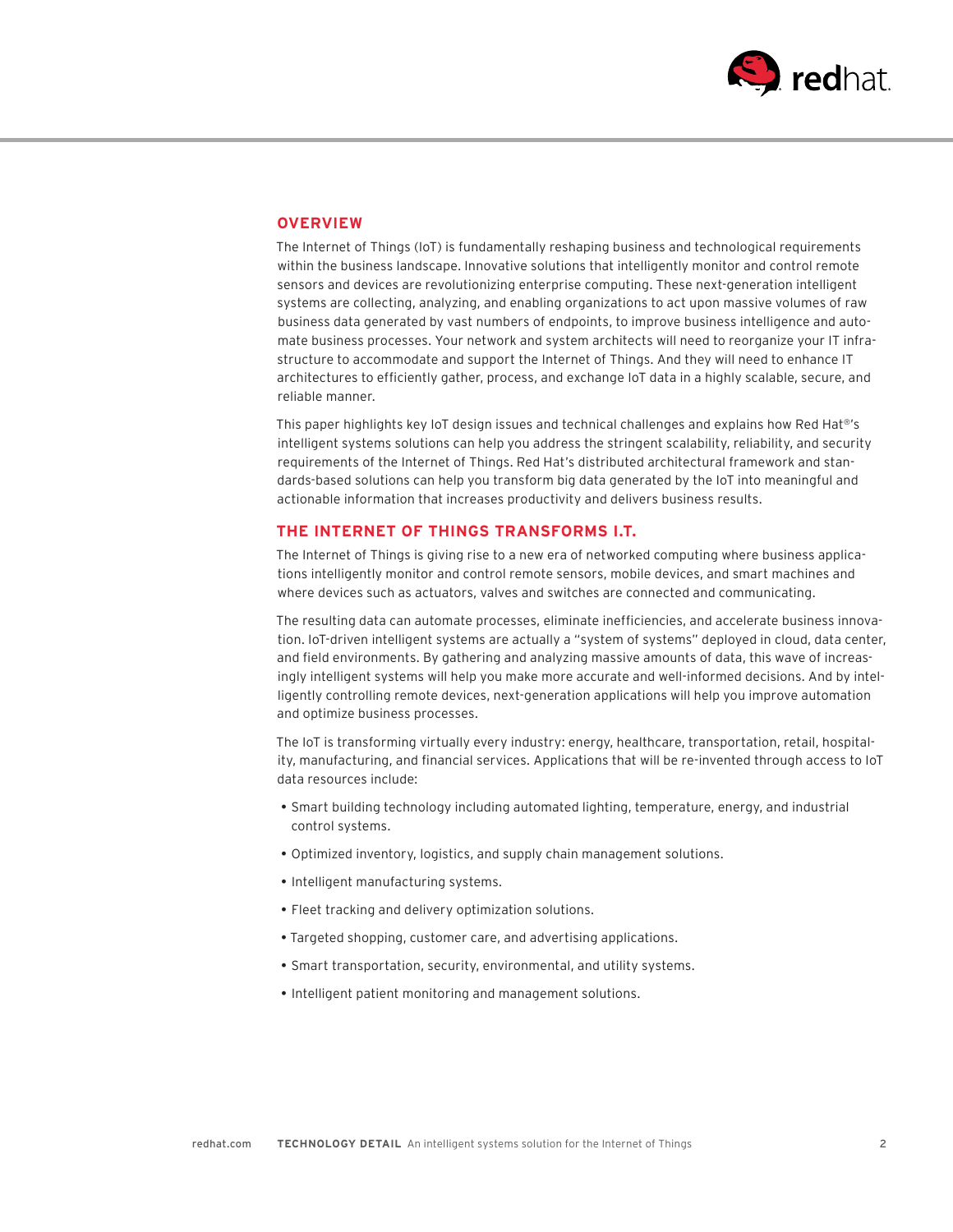

# **THE IOT INTRODUCES MORE STRINGENT REQUIREMENTS**

The sheer scale and public nature of the Internet of Things poses a variety of technical challenges for IT planners. Network and system architects must upgrade IT infrastructure to address the increased scalability, reliability, and security demands of the IoT.

#### **SCALABILITY**

The IoT introduces unprecedented scalability considerations, with vast numbers of devices generating massive amounts of data. IDC expects the global installed base of IoT endpoints to reach 212 billion connected devices by 2020.<sup>1</sup> An individual intelligent system might gather and analyze billions of data objects from millions of distinct endpoints presenting unparalleled data collection, processing, storage, and networking challenges.

#### RELIABILITY

IoT-based applications and automated business processes impose stringent system availability demands. Many intelligent systems will be employed for mission-critical applications where system downtime can result in diminished productivity, dissatisfied customers, or lost revenue. Some intelligent systems—emergency services, medical applications, and surveillance solutions—will be used in safety-critical applications where system downtime can lead to loss of life or property or cause significant environmental or health hazards.

#### **SECURITY**

The distributed nature of IoT solutions presents a myriad of security challenges. Intelligent systems may rely on the Internet for connectivity or use cloud-based compute or storage resources. Security systems and practices must be extended to protect against data loss, service theft, and increasingly sophisticated denial-of-service attacks in a scalable manner. Intelligent systems must support cohesive authentication, authorization, and auditing capabilities to establish trust, govern access to resources, and ensure compliance with governmental regulations and corporate policies. And they must support strong encryption schemes to safeguard data confidentiality and protect intellectual property.

 *<sup>1</sup> Worldwide Internet of Things (IoT) 2013–2020 Forecast: Billions of Things, Trillions of Dollars, IDC, October 2013*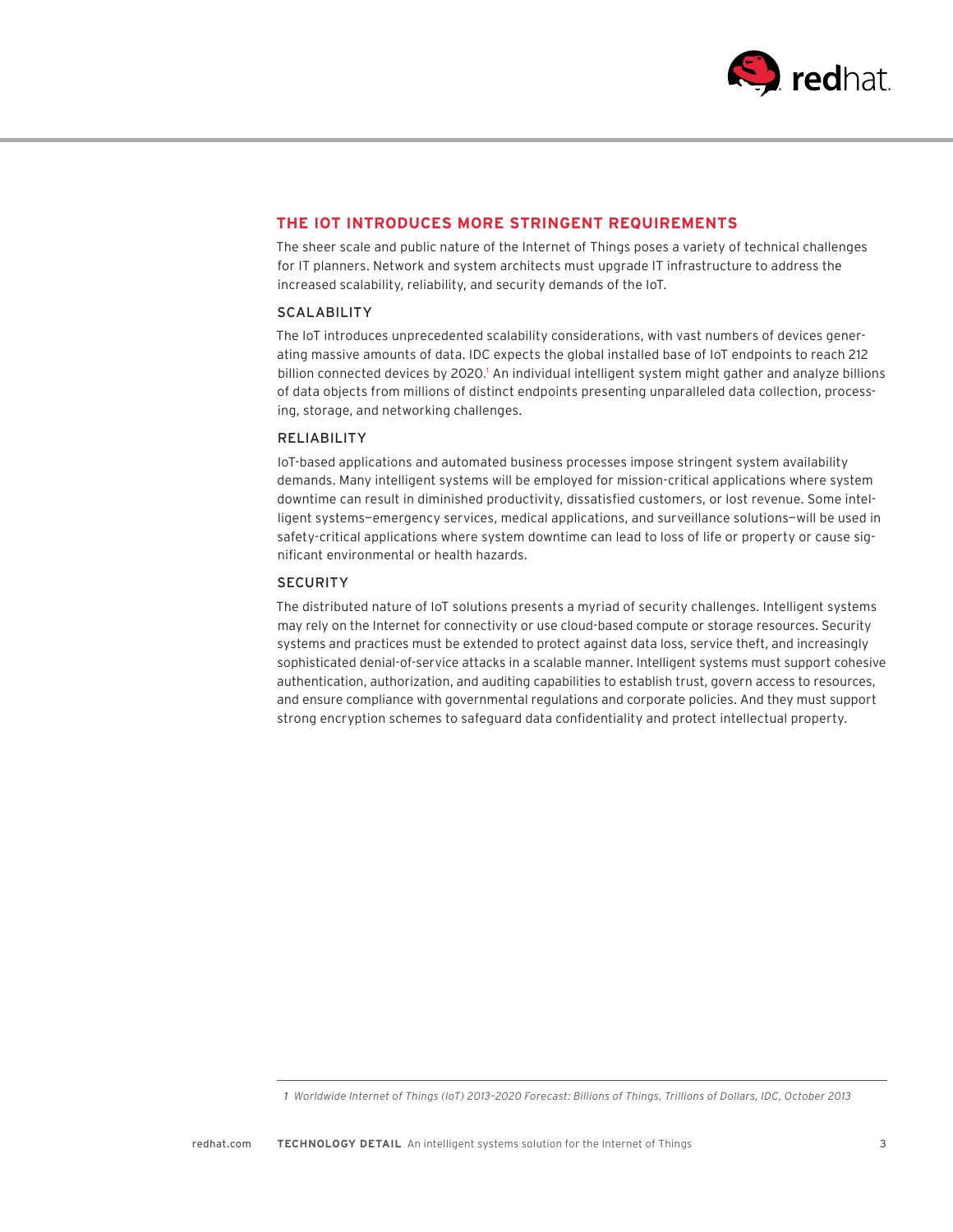

# **INTELLIGENT SOLUTIONS FOR THE INTERNET OF THINGS**

Red Hat's intelligent systems solutions are specifically designed to address the stringent scalability, reliability, and security requirements of IoT-based systems. The solutions are based on a hierarchical model that uses standards-based protocols and components for ultimate flexibility and economics.



*Fig ure 1. The distributed architecture includes distinct device, control, and datacenter and cloud tiers.*

The device tier encompasses a wide variety of intelligent endpoints, including mobile computing devices, wearable technology, remote sensors and controls, and autonomous machines and appliances. Standards-based wired and wireless networking protocols are employed for connectivity, and standards-based data transport and messaging mechanisms are used to forward raw data and exchange control information. The device tier also includes gateways that facilitate interoperability with legacy devices and proprietary endpoints. An intelligent system might include hundreds of thousands or even millions of devices.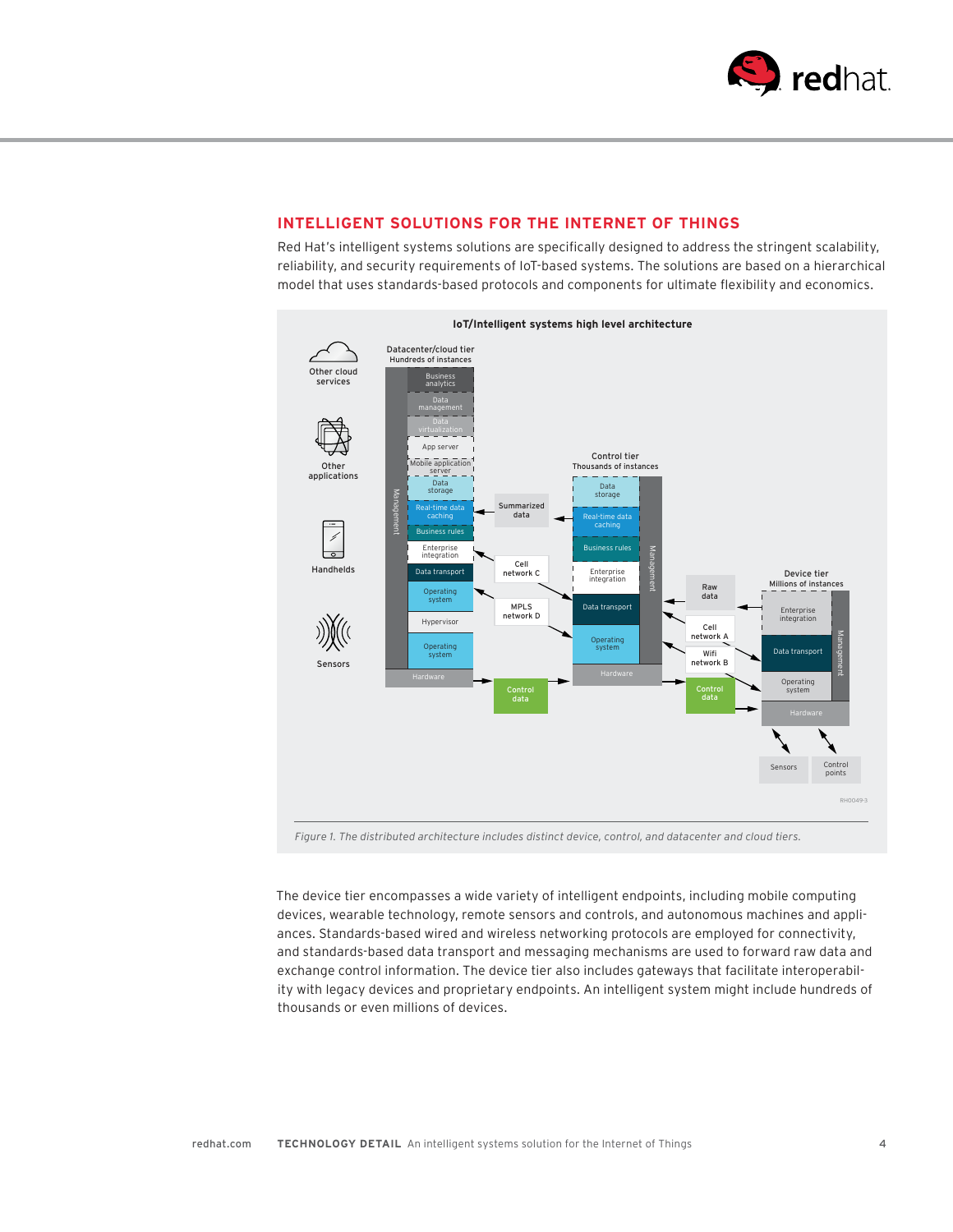

Alternative two-tier model

Red Hat also supports a two-tier intelligent systems solution in which devices interface directly with the datacenter and cloud tier. This model is ideal for consumer applications, which typically have longer decision windows and less stringent bandwidth requirements and don't require a control layer to offload processing functions.

### CONTROL TIER

The control tier acts as an intermediary that facilitates communications, offloads processing functions, and drives action. It also analyzes tactical data and executes business rules and issues control information downstream. The control tier collects, summarizes, and stores device data and forwards it upstream. An intelligent system might include thousands of IoT controllers. The controllers may include gateway functionality to enable legacy device support.

#### DATACENTER AND CLOUD TIER

The datacenter and cloud tier performs large-scale data computation and acts as a repository for data storage and strategic analysis. It is also where most of the user and management interfaces are. It provides a virtual environment for instantiating applications, storing data, and executing complex event processing, distributed computing, and business analytics functions. The datacenter and cloud tier analyzes data and intelligently creates and adapts business rules based on historical trends. It collects and examines aggregated data from the control tier and disseminates business rules downstream. An intelligent system might include hundreds of datacenter and cloud tier instances where management and security control takes place.

#### **A HIGHLY SCALABLE, RELIABLE, AND SECURE SOLUTION**

Red Hat's tiered model lets your systems take full advantage of the Internet and cloud computing. Our open and standards-based solutions ensure maximum choice and cost savings.

#### HIGHLY SCALABLE

The distributed model enables ultimate scalability and superior economics. The intermediary control layer offloads raw data processing, business logic execution, and device interactions from the datacenter and cloud tier. It also reduces endpoint storage and processing requirements, enabling simpler and less-costly devices.

The control tier can be expanded in an incremental fashion to support increasing numbers of devices or growing data volumes. Control tier elements can be geographically distributed to optimize performance (balancing compute, network, and storage resources) and economics (containing network bandwidth costs).

#### HIGHLY RELIABLE

The hierarchical topology is inherently resilient at every level and between levels. Architects can implement redundant elements and domains to eliminate single points of failure and deliver high service levels. A properly engineered system with highly reliable networking, compute, and storage elements can ensure continuous service availability for mission-critical applications.

#### HIGHLY SECURE

The distributed architectural model allows for multiple levels of security for ultimate protection. Architects can take a "defense in depth" approach to network and system security, implementing distinct security measures and practices (e.g. encryption, secure authentication, authorization, auditing, and patch and configuration management) at different tiers to isolate and contain attacks and to protect against the widest range of threats and vulnerabilities.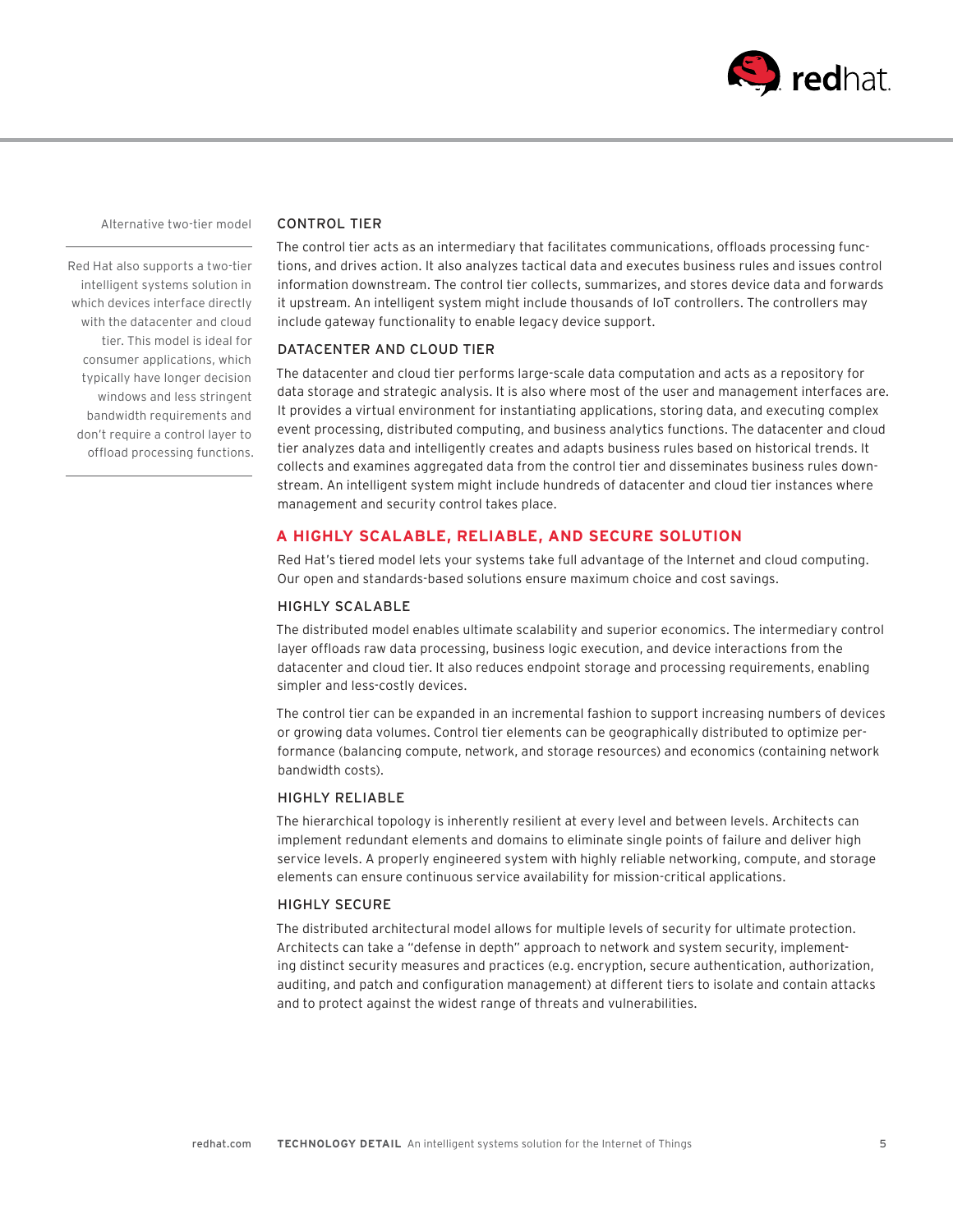

### HIGHLY FLEXIBLE

By decomposing the system into distinct functional layers with standards-based interfaces, the tiered model gives you a choice in protocols and products. You can avoid vendor lock-in and mix and match components and suppliers to construct the best overall solution that meets your specific functional goals and budget constraints. The modular approach enables vendors to streamline product development and time-to-market, helping you accelerate business innovation.

### **RED HAT INTELLIGENT SYSTEMS SOLUTIONS**

Whether you are designing a complete system or developing individual components of an intelligent system, Red Hat can help you eliminate cost and complexity, streamline development and integration, and accelerate time-to-market and system deployment. Our open standards-based middleware solutions and open operating platforms help you accelerate deployment, optimize performance, and address the stringent scalability, reliability, and security demands of the IoT.



*Figure 2. Red Hat offers open source platform, middleware, storage, cloud management, and virtualization technologies that span the entire intelligent systems solutions architecture.* 

*Boxes indicated in white were defined in the previous tier. To prevent repetition, the definition is not repeated once established.*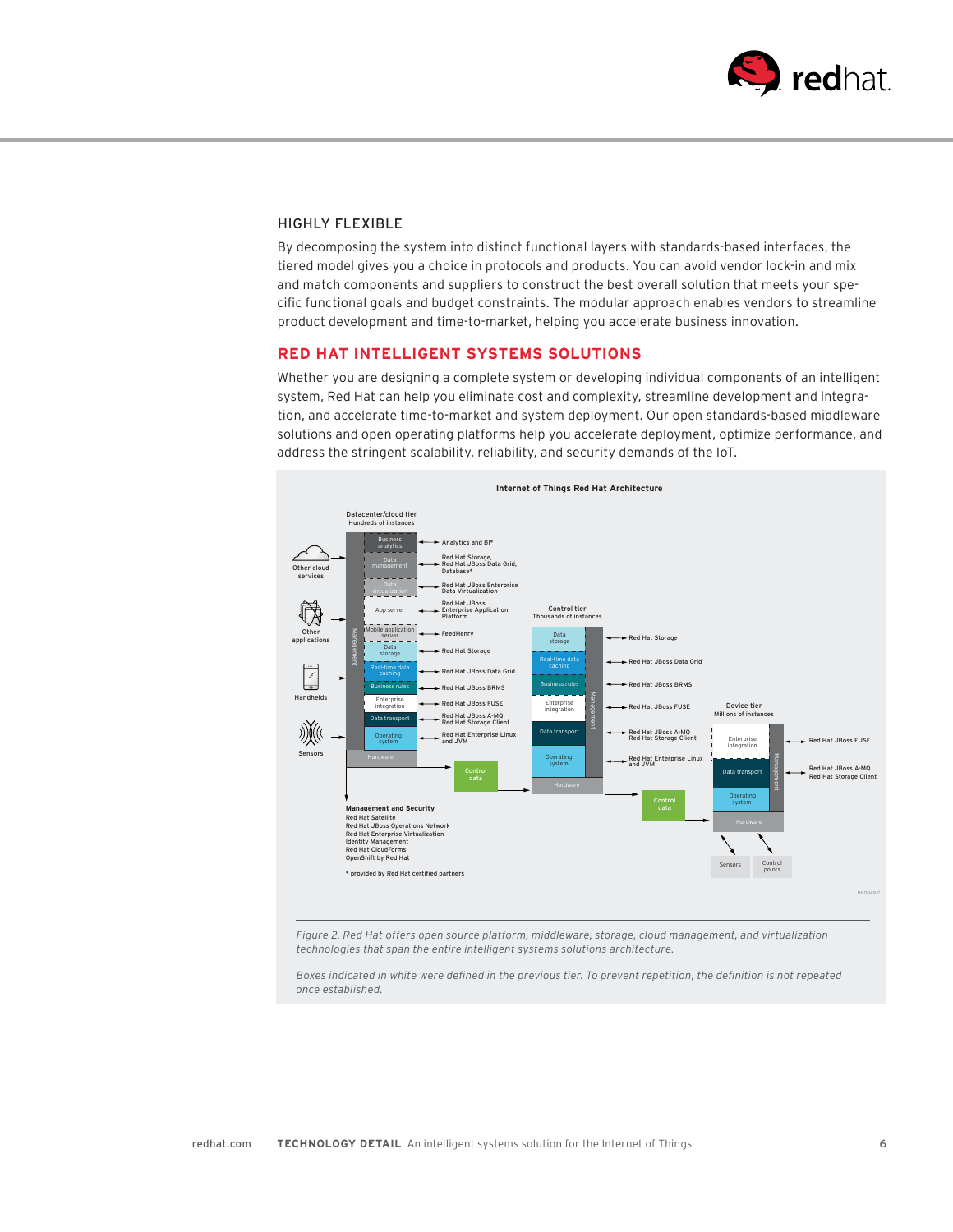

*"Red Hat offers the best of both worlds; we have the backing of a leader in the industry and a custom-tailored solution for our product."* 

> STEVE CHRISTIAN, VICE PRESIDENT OF MARKETING, VERIMATRIX, INC.

Red Hat's intelligent systems solutions include:

- Red Hat JBoss® Middleware. Red Hat's standards-based middleware portfolio helps you:
	- Accelerate IoT application development, deployment, and performance.
	- Efficiently integrate data and applications.
	- Automate business processes across physical, virtual, mobile, and cloud environments.

The portfolio is based on a modular architecture, so you can pick and choose the individual components that are required for your application.

- OpenShift by Red Hat. Red Hat's flexible Platform-as-a-Service (PaaS) solution lets you quickly develop, host, and scale IoT applications in a cloud environment. The flexible platform gives you a choice of offerings, including online, on-premise, and open source project options.
- Red Hat Enterprise Linux®. The world's leading enterprise Linux distribution creates a solid foundation for intelligent systems solutions. One platform meets the needs of the datacenter, the controllers, and x86- or Atom-based devices. Red Hat Enterprise Linux reduces the complexity of customization and integration and provides a reliable, stable, and secure operating environment for IoT applications.
- Red Hat Storage Server. Red Hat's open, software-defined storage platform is ideal for largescale IoT applications. Red Hat Storage Server manages unstructured data in physical, virtual, and cloud environments, combining file and object storage with a scale-out architecture to cost-effectively manage petabyte-scale data growth.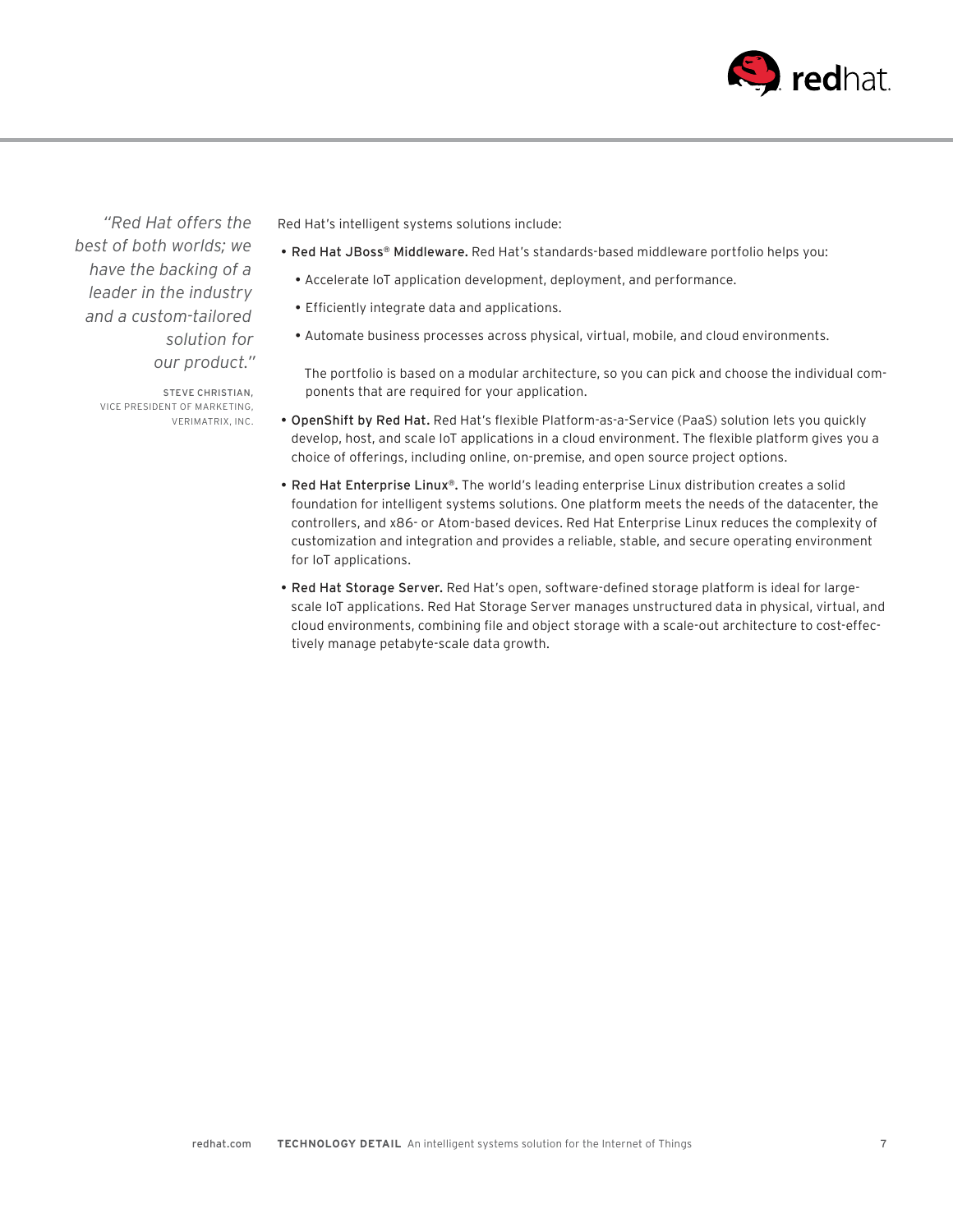

# RED HAT'S INTELLIGENT SYSTEMS SOLUTIONS

| <b>TIER AND LAYER</b>                                   | <b>FUNCTION</b>                                                                                                                                                                                                                                                   | <b>RED HAT SOLUTION</b>  |
|---------------------------------------------------------|-------------------------------------------------------------------------------------------------------------------------------------------------------------------------------------------------------------------------------------------------------------------|--------------------------|
| Device tier                                             |                                                                                                                                                                                                                                                                   |                          |
| Enterprise integration and data<br>transformation layer | Converts data payload from<br>legacy or proprietary formats                                                                                                                                                                                                       | Red Hat JBoss Fuse       |
| Data transport layer                                    | Moves data asynchronously<br>between sensors and control<br>points using open standards-<br>based messaging                                                                                                                                                       | Red Hat JBoss A-MQ       |
| Operating system layer                                  | Provides the base upon which<br>middleware and applica-<br>tions run; provides the Java™<br>Development Kit (JDK) for above<br>layers; and provides the founda-<br>tion for a secure, maintainable<br>and scalable IoT and Intelligent<br>Systems implementation. | Red Hat Enterprise Linux |
| Control tier                                            |                                                                                                                                                                                                                                                                   |                          |
| Real time data-state layer                              | Stores real time in-memory<br>key/value pair data, which is<br>monitored by a business rules<br>management system (BRMS) for<br>action                                                                                                                            | Red Hat JBoss Data Grid  |
| Data storage layer                                      | Intermediately stores data that<br>may be needed for tactical<br>analysis, regulatory require-<br>ments, or other needs                                                                                                                                           | Red Hat Storage Server   |
| <b>Business rules layer</b>                             | Matches patterns in data and<br>takes action based on predefined<br>business rules                                                                                                                                                                                | Red Hat JBoss BRMS       |
| Enterprise integration layer                            | Automates routine services for<br>applications-e.g. data routing,<br>transformation, splitting/aggre-<br>gation, and protocol mediation                                                                                                                           | Red Hat JBoss Fuse       |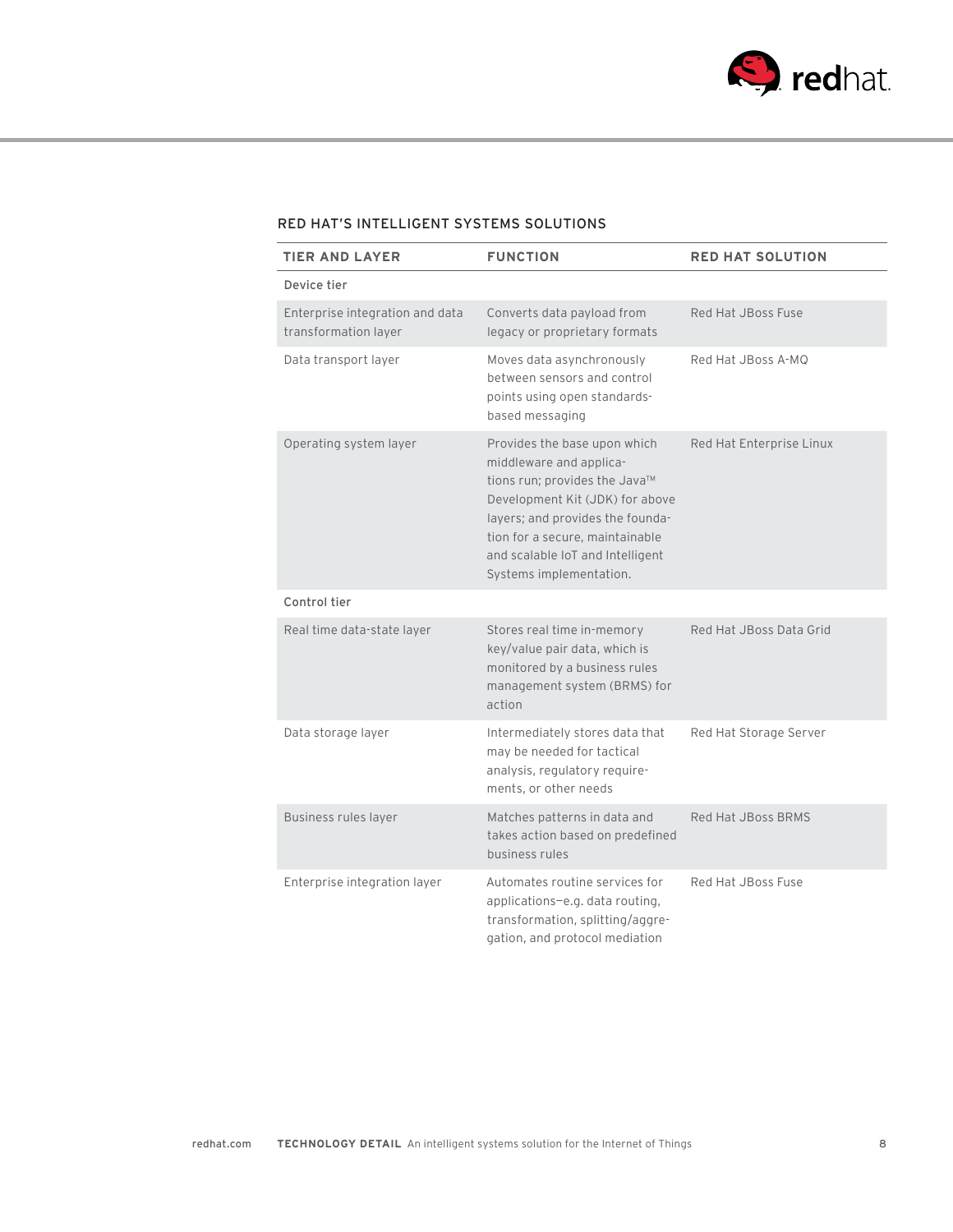

*"When we need help, we can escalate issues to Red Hat and get rapid service from their support and engineering teams. That makes us very nimble when resolving issues and allows us to impress customers with our service levels."*

> DAVE CIABATTONI, SENIOR DIRECTOR OF GLOBAL RESEARCH AND DEVELOPMENT, LABVANTAGE SOLUTIONS, INC.

| TIER AND LAYER            | <b>FUNCTION</b>                                                                                             | <b>RED HAT SOLUTION</b>                          |
|---------------------------|-------------------------------------------------------------------------------------------------------------|--------------------------------------------------|
| Data transport layer      | Moves data asynchronously<br>between sensors and control<br>points using open standards-<br>based messaging | Red Hat JBoss A-MO                               |
| Datacenter and cloud tier |                                                                                                             |                                                  |
| Business analytics layer  | Analyzes data and intelligently<br>adapts business rules based on<br>historical trends                      | Red Hat JBoss Data Grid                          |
| Data storage layer        | Stores data for long-term<br>analysis                                                                       | Red Hat Storage Server                           |
| Data virtualization layer | Abstracts data and decouples<br>business applications from<br>devices                                       | Red Hat JBoss Data<br>Virtualization             |
| Application server layer  | Runs applications and services                                                                              | Red Hat JBoss Enterprise<br>Application Platform |

*Table 1: Each tier of Red Hat's intelligent systems solutions architecture is broken out into distinct functional layers. The corresponding Red Hat solutions are listed for each layer.*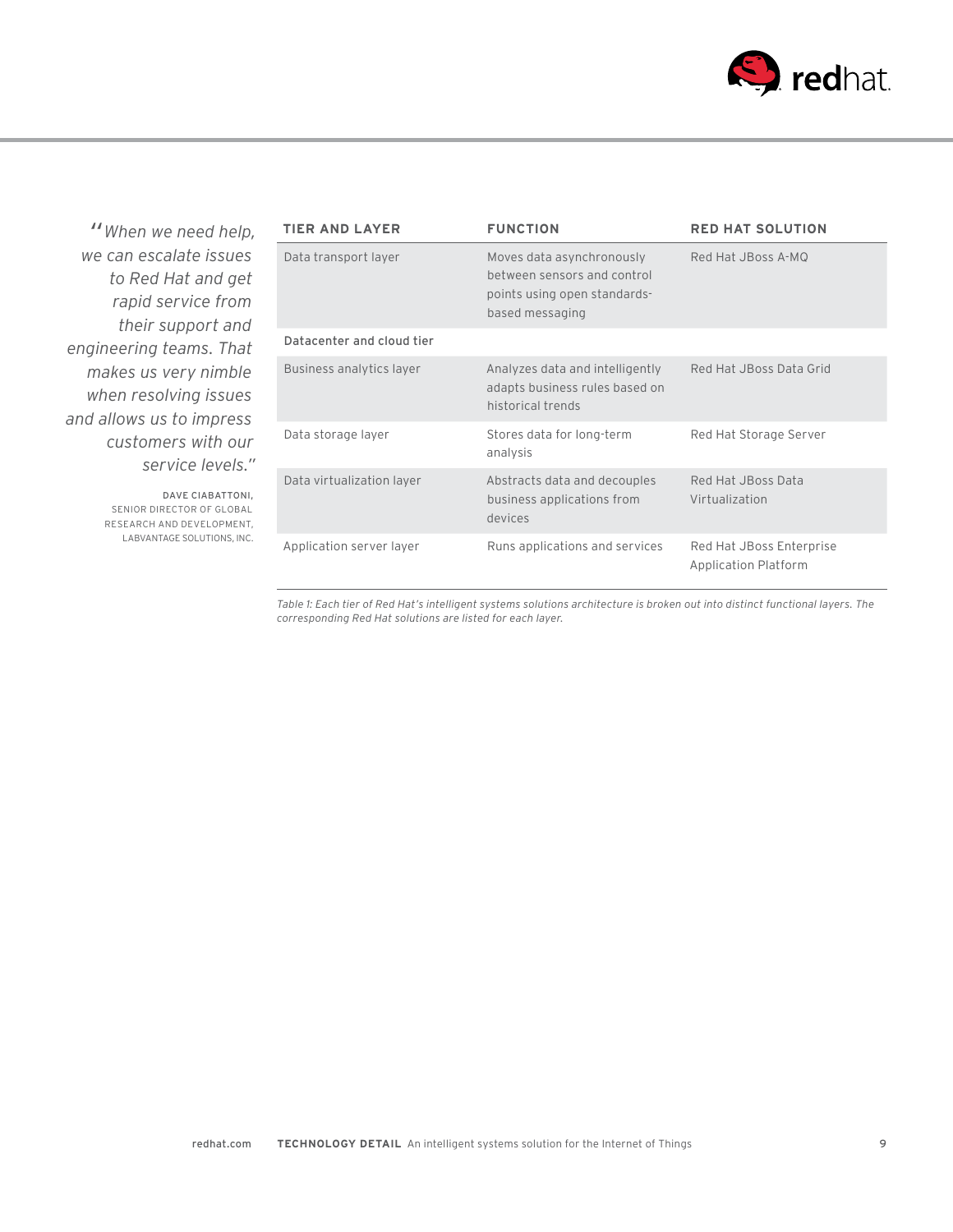

# INDUSTRY USE CASES

| <b>REQUIREMENTS</b>                                                              | <b>RED HAT</b><br><b>DIFFERENTIATORS</b>                                                                                                         | <b>EXAMPLES</b>                        |
|----------------------------------------------------------------------------------|--------------------------------------------------------------------------------------------------------------------------------------------------|----------------------------------------|
| Energy and utilities                                                             |                                                                                                                                                  |                                        |
| Implement smart grids and<br>distribution systems                                | Reliability and security to ensure<br>continuous service availability<br>and protect against sabotage<br>Compliance with industry<br>regulations | Meter control and data<br>management   |
| Proactively manage usage and                                                     |                                                                                                                                                  | Energy management                      |
| balance sources to optimize<br>economics and conserve energy                     |                                                                                                                                                  | Dynamic demand management              |
| Contain carbon emissions                                                         | Support to keep the grid up and<br>running                                                                                                       | Substation automation                  |
| Healthcare                                                                       |                                                                                                                                                  |                                        |
| Help healthcare providers<br>improve quality of care and<br>patient outcomes     | Reliability for life-saving<br>applications                                                                                                      | Medical imaging                        |
|                                                                                  |                                                                                                                                                  | Healthcare management                  |
| Reduce healthcare costs                                                          | Performance for measuring<br>and processing massive data                                                                                         | Patient monitoring                     |
| Improve communications and                                                       | volumes in real time                                                                                                                             | Electronic medical and health          |
| information sharing across disci-<br>plines and systems                          | Compliance with governmental<br>regulations like HIPAA to protect<br>patient privacy                                                             | record management                      |
| Transportation                                                                   |                                                                                                                                                  |                                        |
| Implement smart systems for<br>airline, automotive, shipping, rail,<br>and roads | Performance and reliability<br>for analyzing and managing<br>real-time transportation data                                                       | Fleet and freight optimization         |
|                                                                                  |                                                                                                                                                  | Traffic management                     |
| Improve efficiency, predictability,<br>and safety                                | Security to protect against<br>malicious attacks                                                                                                 | <b>Terminal operations</b>             |
|                                                                                  |                                                                                                                                                  | Baggage management                     |
| Contain costs and conserve<br>energy                                             | Support to keep transportation<br>systems running around the<br>clock                                                                            | Ticketing and fare systems             |
|                                                                                  |                                                                                                                                                  | On-board entertainment and<br>guidance |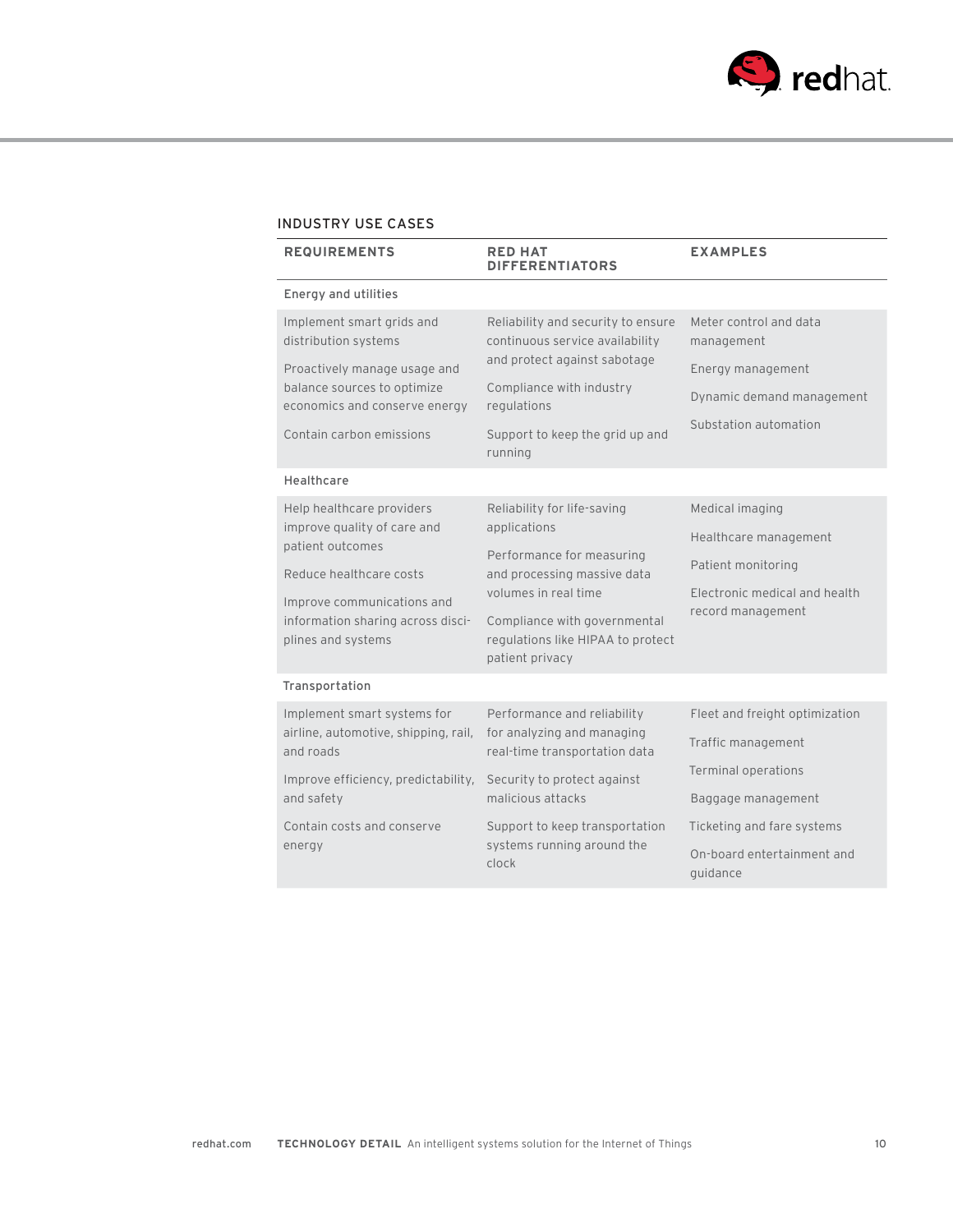

| <b>REQUIREMENTS</b>                                     | <b>RED HAT</b><br><b>DIFFERENTIATORS</b>              | <b>EXAMPLES</b>              |
|---------------------------------------------------------|-------------------------------------------------------|------------------------------|
| Retail                                                  |                                                       |                              |
| Help retailers reach buyers at                          | Performance and reliability for                       | Point-of-sale systems        |
| the right moment with the right<br>offer                | revenue assurance                                     | Retail kiosks                |
| Provide insight into buying                             | Security and compliance for<br>financial transactions | Card readers                 |
| habits                                                  | Support to keep retail systems                        | Inventory management         |
| Proactively manage inventory<br>levels and supply chain | running smoothly                                      | Workforce management         |
|                                                         |                                                       | Security and loss prevention |

*Table 2: Examples of Red Hat intelligent systems applications in sample industries*

#### **CONCLUSION**

The Internet of Things is reshaping enterprise computing. Next-generation intelligent systems will help you transform raw data into meaningful and actionable information that increases productivity, improves decision making, and boosts business results.

The magnitude of the Internet of Things creates unprecedented architectural challenges for IT planners. Intelligent systems will analyze and act upon massive amounts of data gathered from millions of autonomous devices. Red Hat's intelligent systems solution lets you take full advantage of the IoT without compromising security or service quality. Our standards-based operating platforms, virtualization technologies, storage, open hybrid cloud, management, and middleware solutions address the most stringent scalability, reliability, and security requirements so you can take on the IoT with confidence.